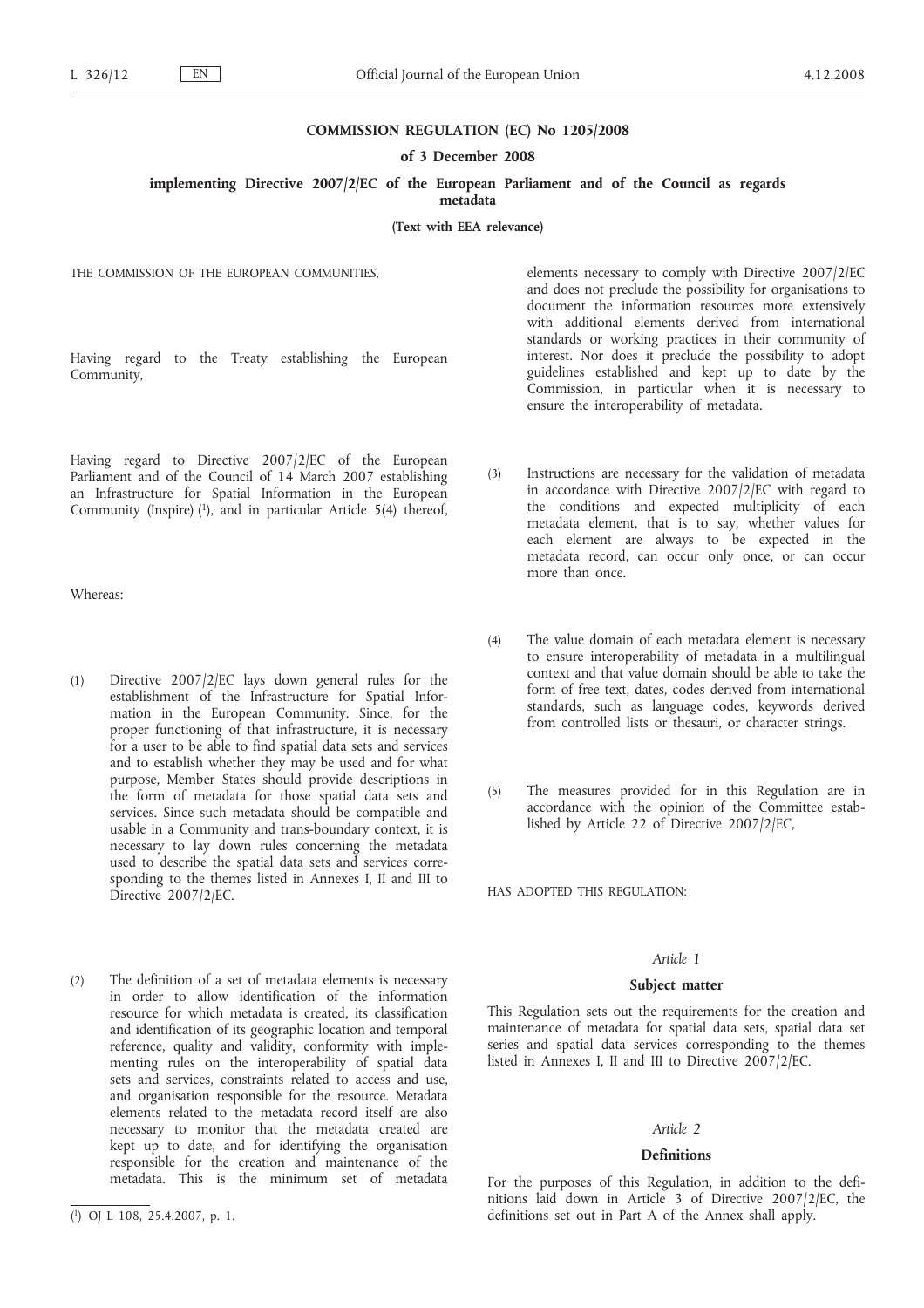# *Article 3*

### **Creation and maintenance of metadata**

The metadata describing a spatial data set, a spatial data set series or a spatial data service shall comprise the metadata elements or groups of metadata elements set out in Part B of the Annex and shall be created and maintained in accordance with the rules set out in Parts C and D thereof.

*Article 4*

# **Entry into force**

This Regulation shall enter into force on the 20th day following its publication in the *Official Journal of the European Union*.

This Regulation shall be binding in its entirety and directly applicable in all Member States.

Done at Brussels, 3 December 2008.

*For the Commission* Stavros DIMAS *Member of the Commission*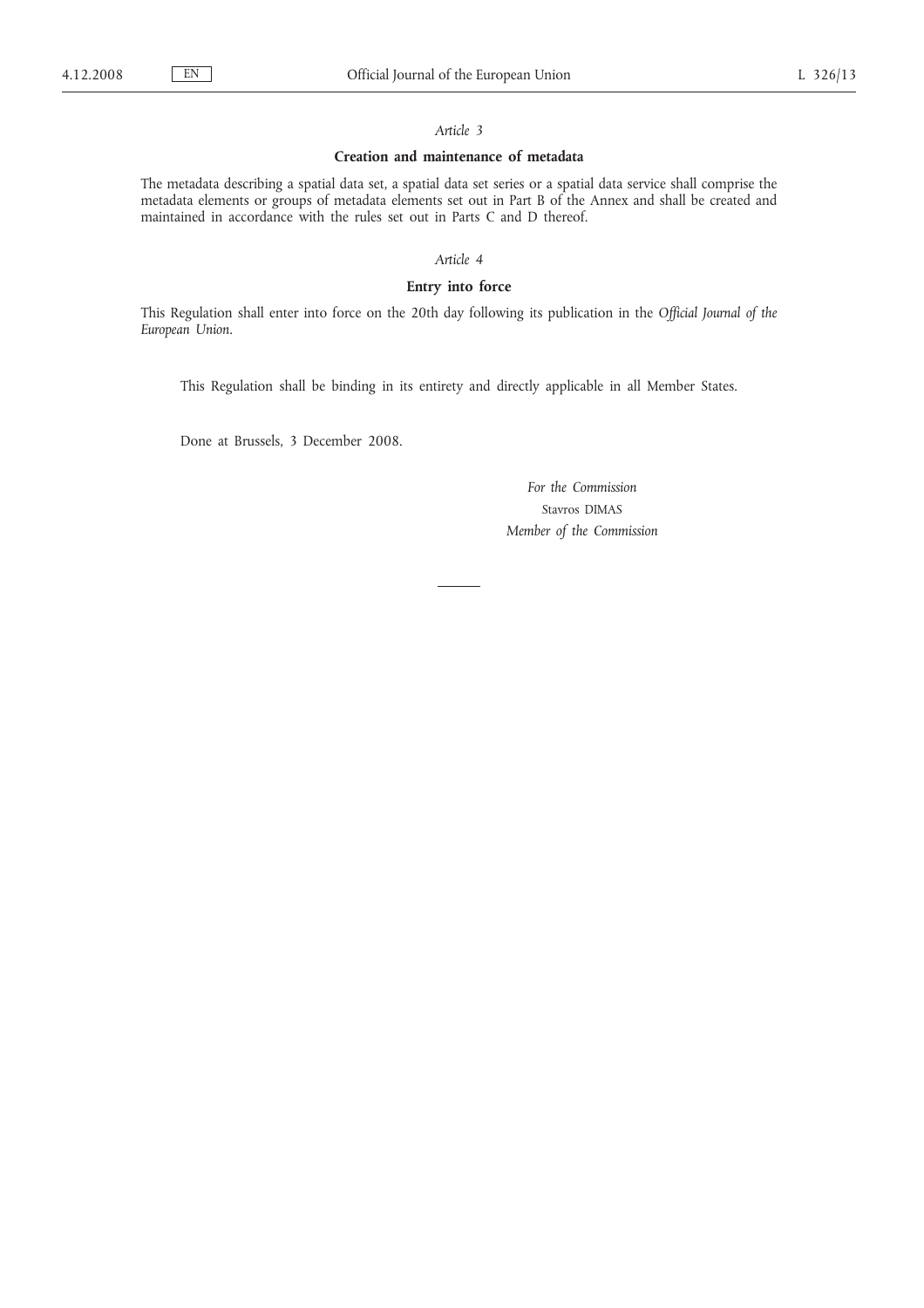# *ANNEX*

### **METADATA IMPLEMENTING RULES**

#### PART A

#### **Interpretation**

- 1. The following definitions shall apply:
	- 'character string' means the value domain of metadata elements expressed as a set of characters treated as a unit,
	- 'free text' means the value domain of metadata elements expressed in one or more natural languages,
	- 'lineage' means the history of a data set, and the life cycle from collection and acquisition through compilation and derivation to its current form, in accordance with EN ISO 19101,
	- 'metadata element' means a discrete unit of metadata, in accordance with EN ISO 19115,
	- 'namespace' means a collection of names, identified by a uniform resource identifier (URI) reference, which are used in extensible markup language (XML) documents as element names and attribute names,
	- 'quality' means the totality of characteristics of a product that bear on its ability to satisfy stated and implied needs, in accordance with EN ISO 19101,
	- 'resource' means an information resource that has a direct or indirect reference to a specific location or geographic area,
	- 'spatial data set series' means a collection of spatial data sets sharing the same product specification.
- 2. References to the validity of spatial data sets shall be understood as relating to any of the following:
	- the range of space and time that is pertinent to the data,
	- whether the data have been checked to a measurement or performance standard,
	- the extent to which the data are fit for purpose,
	- where appropriate, the legal validity of the spatial data set.

# PART B

### **Metadata elements**

1. IDENTIFICATION

The following metadata elements shall be provided:

1.1. Resource title

This a characteristic, and often unique, name by which the resource is known.

The value domain of this metadata element is free text.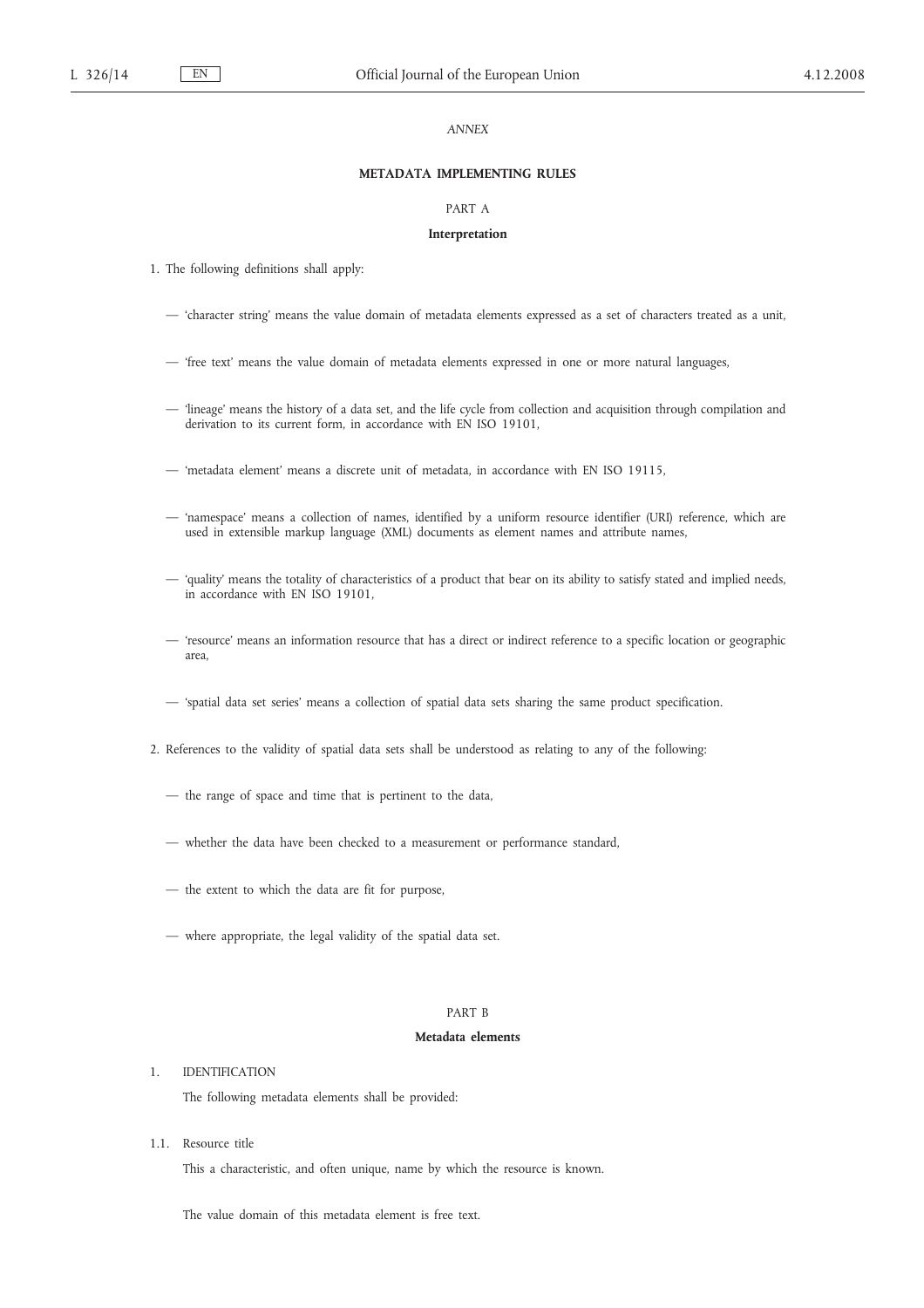# 1.2. Resource abstract

This is a brief narrative summary of the content of the resource.

The value domain of this metadata element is free text.

1.3. Resource type

This is the type of resource being described by the metadata.

The value domain of this metadata element is defined in Part D.1.

1.4. Resource locator

The resource locator defines the link(s) to the resource and/or the link to additional information about the resource.

The value domain of this metadata element is a character string, commonly expressed as uniform resource locator (URL).

1.5. Unique resource identifier

A value uniquely identifying the resource.

The value domain of this metadata element is a mandatory character string code, generally assigned by the data owner, and a character string namespace uniquely identifying the context of the identifier code (for example, the data owner).

1.6. Coupled resource

If the resource is a spatial data service, this metadata element identifies, where relevant, the target spatial data set(s) of the service through their unique resource identifiers (URI).

The value domain of this metadata element is a mandatory character string code, generally assigned by the data owner, and a character string namespace uniquely identifying the context of the identifier code (for example, the data owner).

1.7. Resource language

The language(s) used within the resource.

The value domain of this metadata element is limited to the languages defined in ISO 639-2.

- 2. CLASSIFICATION OF SPATIAL DATA AND SERVICES
- 2.1. Topic category

The topic category is a high-level classification scheme to assist in the grouping and topic-based search of available spatial data resources.

The value domain of this metadata element is defined in Part D.2.

2.2. Spatial data service type

This is a classification to assist in the search of available spatial data services. A specific service shall be categorised in only one category.

The value domain of this metadata element is defined in Part D.3.

3. KEYWORD

If the resource is a spatial data service, at least one keyword from Part D.4 shall be provided.

If a resource is a spatial data set or spatial data set series, at least one keyword shall be provided from the general environmental multilingual thesaurus (GEMET) describing the relevant spatial data theme as defined in Annex I, II or III to Directive 2007/2/EC.

For each keyword, the following metadata elements shall be provided: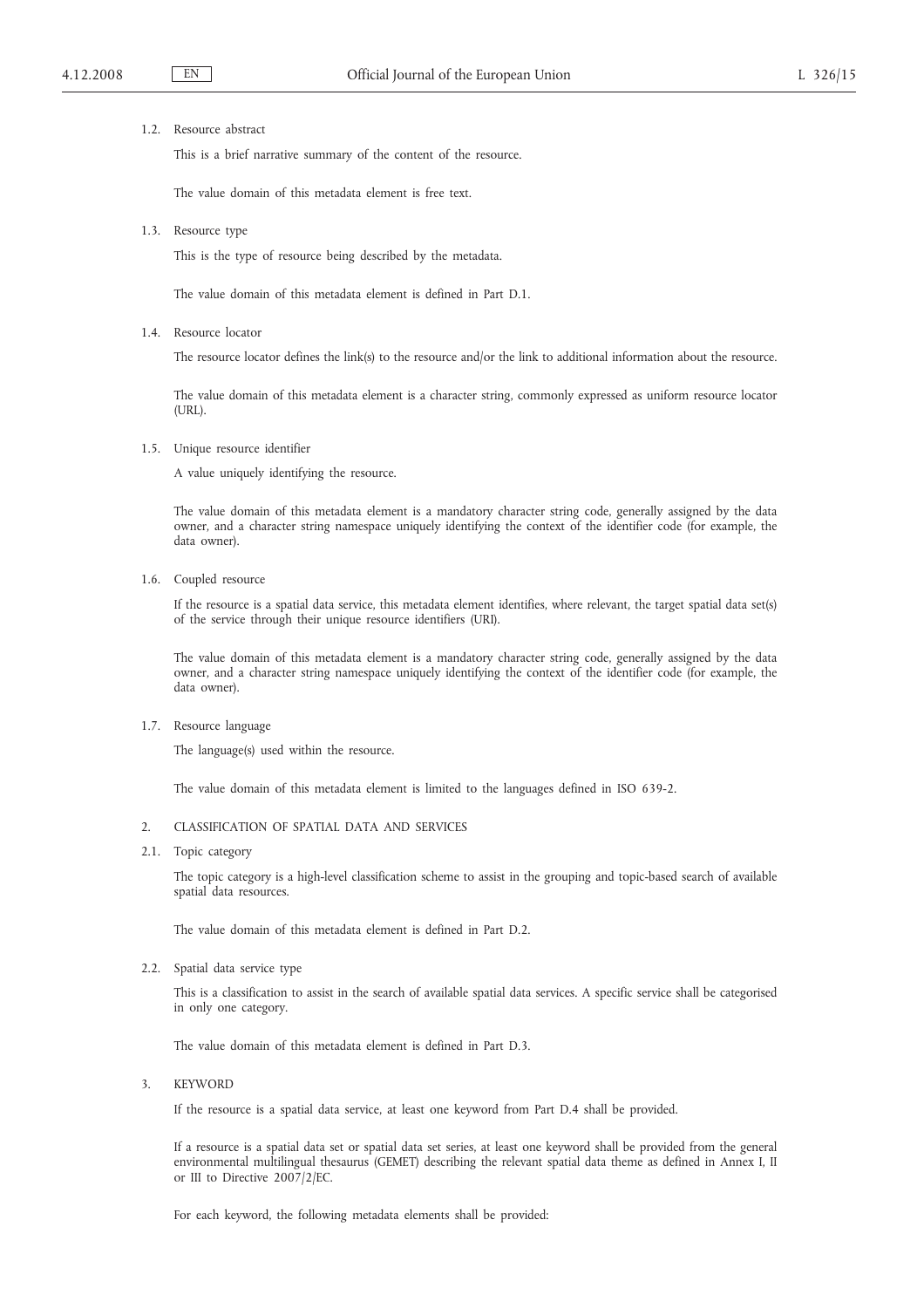### 3.1. Keyword value

The keyword value is a commonly used word, formalised word or phrase used to describe the subject. While the topic category is too coarse for detailed queries, keywords help narrowing a full text search and they allow for structured keyword search.

The value domain of this metadata element is free text.

### 3.2. Originating controlled vocabulary

If the keyword value originates from a controlled vocabulary (thesaurus, ontology), for example GEMET, the citation of the originating controlled vocabulary shall be provided.

This citation shall include at least the title and a reference date (date of publication, date of last revision or of creation) of the originating controlled vocabulary.

#### 4. GEOGRAPHIC LOCATION

The requirement for geographic location referred to in Article 11(2)(e) of Directive 2007/2/EC shall be expressed with the metadata element geographic bounding box.

### 4.1. Geographic bounding box

This is the extent of the resource in the geographic space, given as a bounding box.

The bounding box shall be expressed with westbound and eastbound longitudes, and southbound and northbound latitudes in decimal degrees, with a precision of at least two decimals.

### 5. TEMPORAL REFERENCE

This metadata element addresses the requirement to have information on the temporal dimension of the data as referred to in Article 8(2)(d) of Directive 2007/2/EC. At least one of the metadata elements referred to in points 5.1 to 5.4 shall be provided.

The value domain of the metadata elements referred to in points 5.1 to 5.4 is a set of dates. Each date shall refer to a temporal reference system and shall be expressed in a form compatible with that system. The default reference system shall be the Gregorian calendar, with dates expressed in accordance with ISO 8601.

5.1. Temporal extent

The temporal extent defines the time period covered by the content of the resource. This time period may be expressed as any of the following:

— an individual date,

— an interval of dates expressed through the starting date and end date of the interval,

— a mix of individual dates and intervals of dates.

5.2. Date of publication

This is the date of publication of the resource when available, or the date of entry into force. There may be more than one date of publication.

5.3. Date of last revision

This is the date of last revision of the resource, if the resource has been revised. There shall not be more than one date of last revision.

5.4. Date of creation

This is the date of creation of the resource. There shall not be more than one date of creation.

### 6. QUALITY AND VALIDITY

The requirements referred to in Article 5(2) and Article 11(2) of Directive 2007/2/EC relating to the quality and validity of spatial data shall be addressed by the following metadata elements: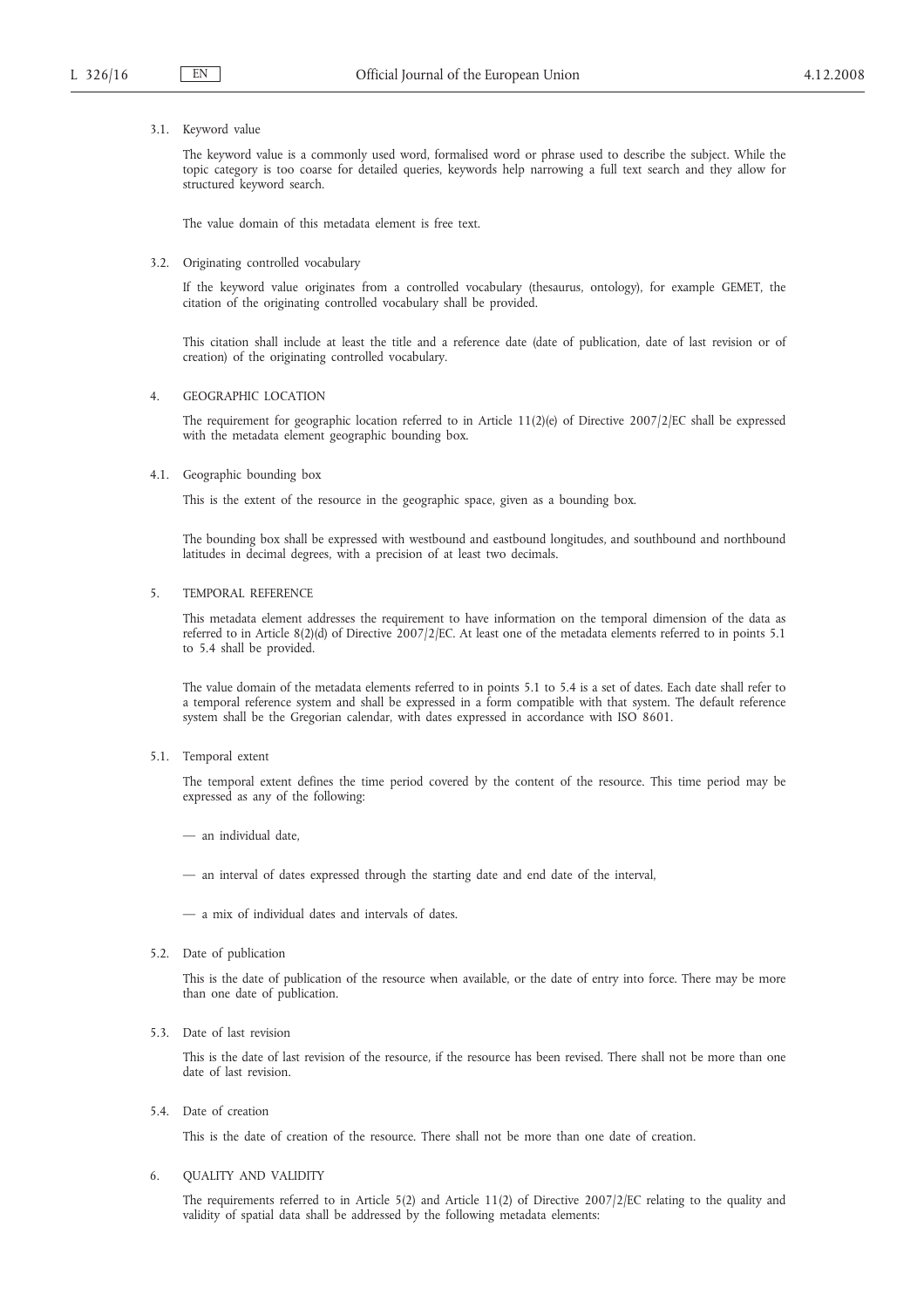### 6.1. Lineage

This is a statement on process history and/or overall quality of the spatial data set. Where appropriate it may include a statement whether the data set has been validated or quality assured, whether it is the official version (if multiple versions exist), and whether it has legal validity.

The value domain of this metadata element is free text.

6.2. Spatial resolution

Spatial resolution refers to the level of detail of the data set. It shall be expressed as a set of zero to many resolution distances (typically for gridded data and imagery-derived products) or equivalent scales (typically for maps or map-derived products).

An equivalent scale is generally expressed as an integer value expressing the scale denominator.

A resolution distance shall be expressed as a numerical value associated with a unit of length.

7. CONFORMITY

The requirements referred to in Article 5(2)(a) and Article 11(2)(d) of Directive 2007/2/EC relating to the conformity, and the degree of conformity, with implementing rules adopted under Article 7(1) of Directive 2007/2/EC shall be addressed by the following metadata elements:

7.1. Specification

This is a citation of the implementing rules adopted under Article 7(1) of Directive 2007/2/EC or other specification to which a particular resource conforms.

A resource may conform to more than one implementing rules adopted under Article 7(1) of Directive 2007/2/EC or other specification.

This citation shall include at least the title and a reference date (date of publication, date of last revision or of creation) of the implementing rules adopted under Article 7(1) of Directive 2007/2/EC or of the specification.

7.2. Degree

This is the degree of conformity of the resource to the implementing rules adopted under Article 7(1) of Directive 2007/2/EC or other specification.

The value domain of this metadata element is defined in Part D.

### 8. CONSTRAINT RELATED TO ACCESS AND USE

A constraint related to access and use shall be either or both of the following:

- a set of conditions applying to access and use (8.1),
- a set of limitations on public access (8.2).
- 8.1. Conditions applying to access and use

This metadata element defines the conditions for access and use of spatial data sets and services, and where applicable, corresponding fees as required by Article 5(2)(b) and Article 11(2)(f) of Directive 2007/2/EC.

The value domain of this metadata element is free text.

The element must have values. If no conditions apply to the access and use of the resource, 'no conditions apply' shall be used. If conditions are unknown, 'conditions unknown' shall be used.

This element shall also provide information on any fees necessary to access and use the resource, if applicable, or refer to a uniform resource locator (URL) where information on fees is available.

8.2. Limitations on public access

When Member States limit public access to spatial data sets and spatial data services under Article 13 of Directive 2007/2/EC, this metadata element shall provide information on the limitations and the reasons for them.

If there are no limitations on public access, this metadata element shall indicate that fact.

The value domain of this metadata element is free text.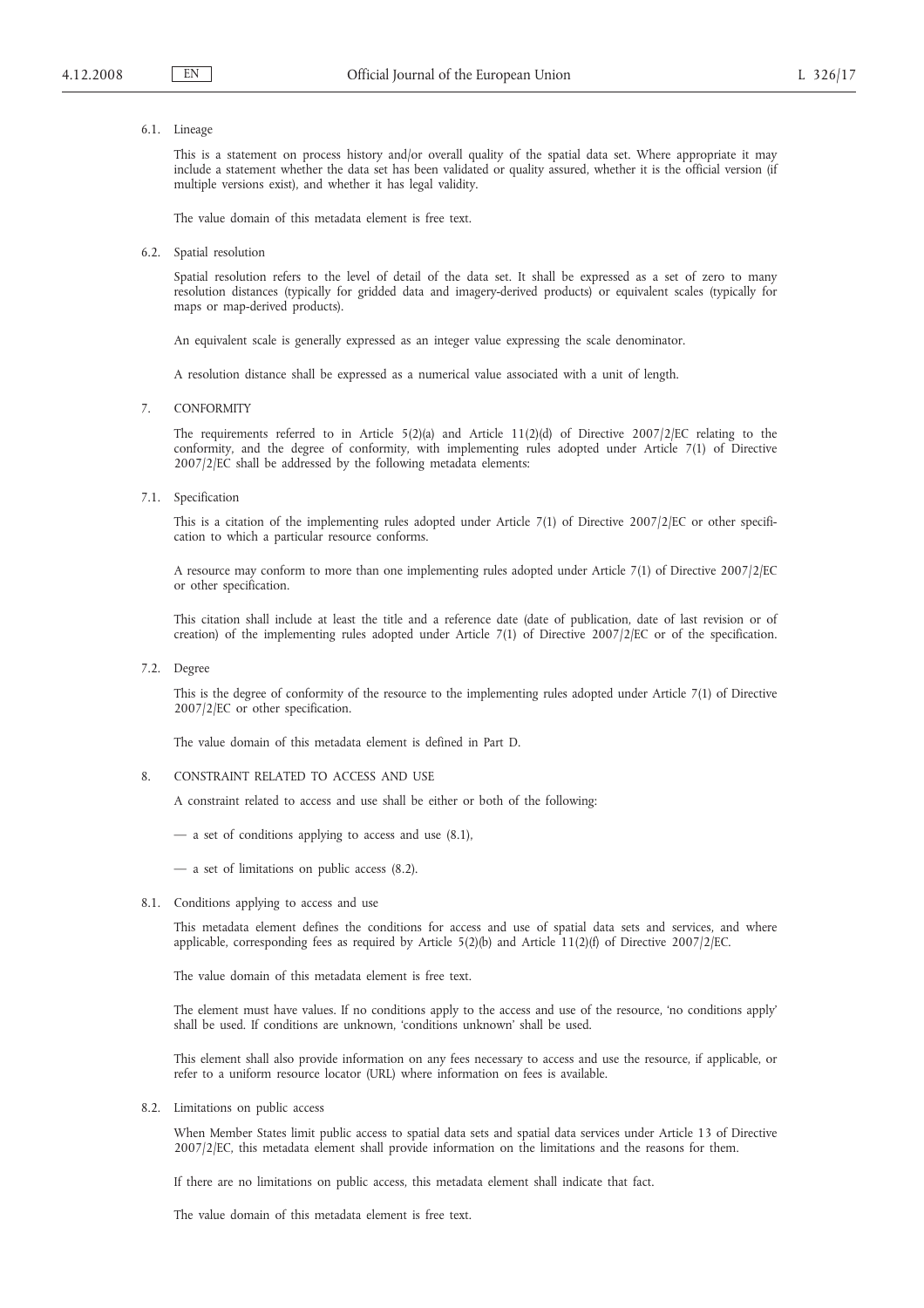# 9. ORGANISATIONS RESPONSIBLE FOR THE ESTABLISHMENT, MANAGEMENT, MAINTENANCE AND DISTRI-BUTION OF SPATIAL DATA SETS AND SERVICES

For the purposes of Article 5(2)(d) and Article 11(2)(g) of Directive 2007/2/EC, the following two metadata elements shall be provided:

9.1. Responsible party

This is the description of the organisation responsible for the establishment, management, maintenance and distribution of the resource.

This description shall include:

— the name of the organisation as free text,

— a contact e-mail address as a character string.

9.2. Responsible party role

This is the role of the responsible organisation.

The value domain of this metadata element is defined in Part D.

10. METADATA ON METADATA

For the purposes of Article 5(1) of Directive 2007/2/EC the following metadata elements shall be provided:

10.1. Metadata point of contact

This is the description of the organisation responsible for the creation and maintenance of the metadata.

This description shall include:

— the name of the organisation as free text,

— a contact e-mail address as a character string.

10.2. Metadata date

The date which specifies when the metadata record was created or updated.

This date shall be expressed in conformity with ISO 8601.

10.3. Metadata language

This is the language in which the metadata elements are expressed.

The value domain of this metadata element is limited to the official languages of the Community expressed in conformity with ISO 639-2.

# PART C

### **Instructions on multiplicity and conditions of the metadata elements**

The metadata describing a resource shall comprise, as regards a spatial data set or a spatial data set series, the metadata elements or groups of metadata elements listed in Table 1 and, as regards a spatial data set service, the metadata elements or groups of metadata elements listed in Table 2.

Those metadata elements or groups of metadata elements shall be in accordance with the expected multiplicity and the related conditions set out in Tables 1 and 2.

When no condition is expressed in relation to a particular metadata element, that element shall be mandatory.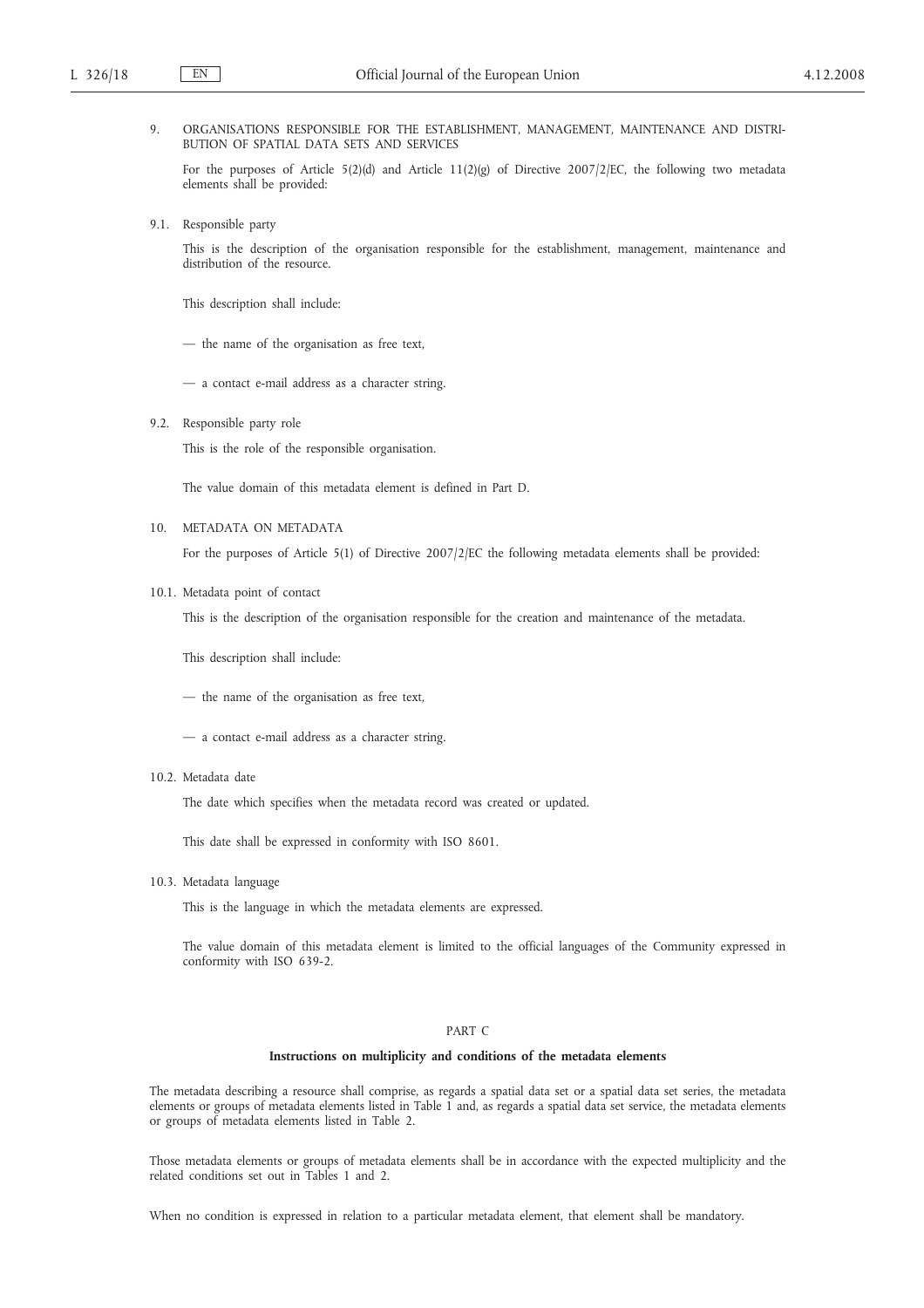The tables present the following information:

- the first column contains the reference to the paragraph in Part B of the Annex defining the metadata element or group of metadata elements,
- the second column contains the name of the metadata element or group of metadata elements,
- the third column specifies the multiplicity of a metadata element. The expression of the multiplicity follows the unified modelling language (UML) notation for multiplicity, in which:
	- 1 means that there shall be only one instance of this metadata element in a result set,
	- 1..\* means that there shall be at least one instance of this element in a result set,
	- 0..1 indicates that the presence of the metadata element in a result set is conditional but can occur only once,
	- 0..\* indicates that the presence of the metadata element in a result set is conditional but the metadata element may occur once or more,
	- when the multiplicity is 0..1 or 0..\*, the condition defines when the metadata elements is mandated,
- the fourth column contains a conditional statement if the multiplicity of the element does not apply to all types of resources. All elements are mandatory in other circumstances.

*Table 1*

**Metadata for spatial data sets and spatial data set series**

| Reference      | Metadata elements                | Multiplicity | Condition                                                                                                        |
|----------------|----------------------------------|--------------|------------------------------------------------------------------------------------------------------------------|
| 1.1            | Resource title                   | $\mathbf{1}$ |                                                                                                                  |
| 1.2            | Resource abstract                | $\mathbf{1}$ |                                                                                                                  |
| 1.3            | Resource type                    | $\mathbf{1}$ |                                                                                                                  |
| 1.4            | Resource locator                 | $0.$ *       | Mandatory if a URL is available to obtain more information on<br>the resource, and/or access related services.   |
| 1.5            | Unique resource identifier       | $1.$ *       |                                                                                                                  |
| 1.7            | Resource language                | $0.$ *       | Mandatory if the resource includes textual information.                                                          |
| 2.1            | Topic category                   | $1.$ *       |                                                                                                                  |
| 3              | Keyword                          | $1.$ *       |                                                                                                                  |
| 4.1            | Geographic bounding box          | $1.$ *       |                                                                                                                  |
| 5              | Temporal reference               | $1.$ *       |                                                                                                                  |
| 6.1            | Lineage                          | $\mathbf{1}$ |                                                                                                                  |
| 6.2            | Spatial resolution               | $0.$ *       | Mandatory for data sets and data set series if an equivalent<br>scale or a resolution distance can be specified. |
| $\overline{7}$ | Conformity                       | $1.$ *       |                                                                                                                  |
| 8.1            | Conditions for access and<br>use | $1.$ *       |                                                                                                                  |
| 8.2            | Limitations on public access     | $1.$ *       |                                                                                                                  |
| 9              | Responsible organisation         | $1.$ *       |                                                                                                                  |
| 10.1           | Metadata point of contact        | $1.$ *       |                                                                                                                  |
| 10.2           | Metadata date                    | $\mathbf{1}$ |                                                                                                                  |
| 10.3           | Metadata language                | $\mathbf{1}$ |                                                                                                                  |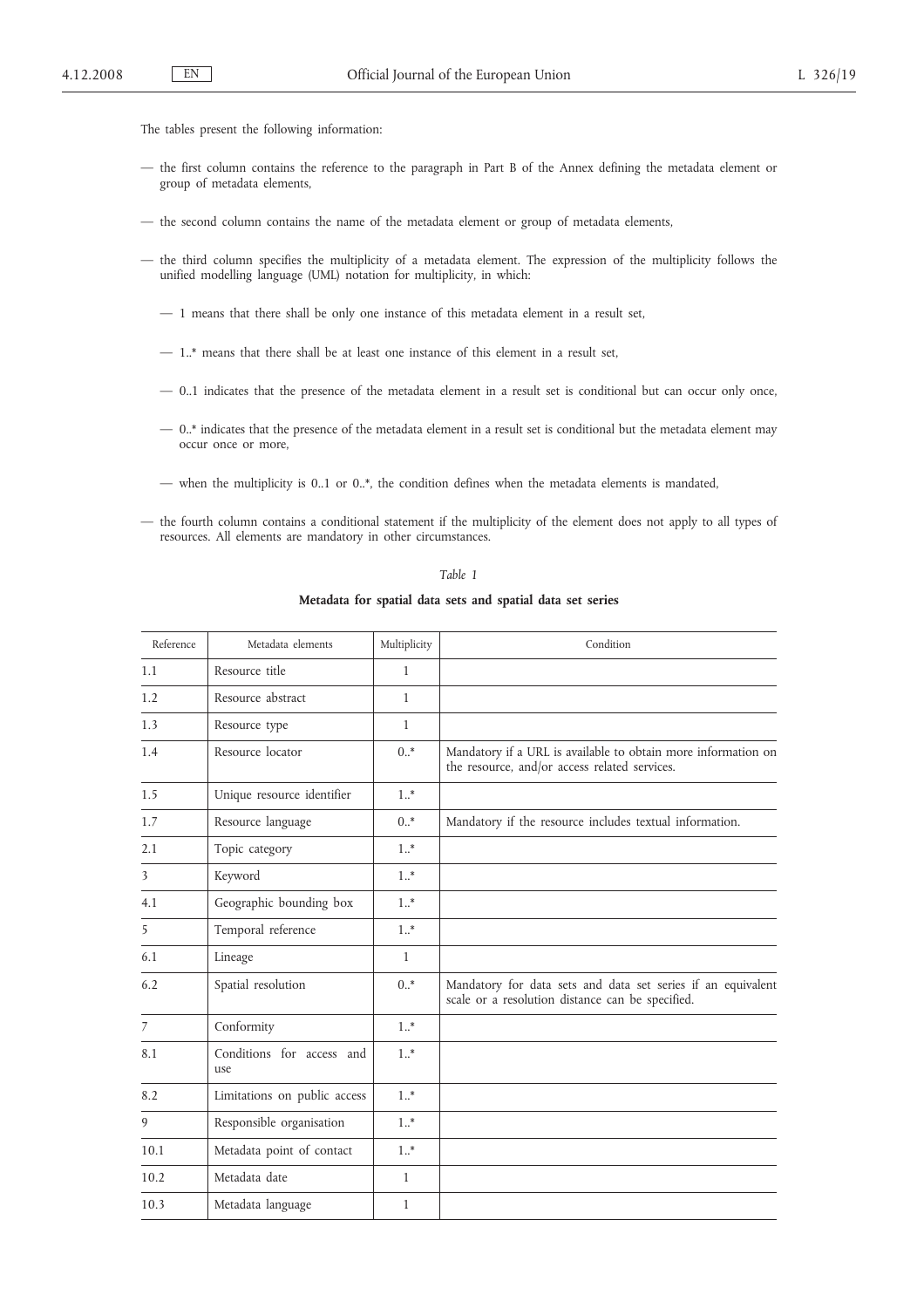| Reference | Metadata element                 | Multiplicity | Condition                                                                            |
|-----------|----------------------------------|--------------|--------------------------------------------------------------------------------------|
| 1.1       | Resource title                   | $\mathbf{1}$ |                                                                                      |
| 1.2       | Resource abstract                | $\mathbf{1}$ |                                                                                      |
| 1.3       | Resource type                    | $\mathbf{1}$ |                                                                                      |
| 1.4       | Resource locator                 | $0.$ *       | Mandatory if linkage to the service is available.                                    |
| 1.6       | Coupled resource                 | $0.$ *       | Mandatory if linkage to data sets on which the service operates<br>are available.    |
| 2.2       | Spatial data service type        | $\mathbf{1}$ |                                                                                      |
| 3         | Keyword                          | $1.$ *       |                                                                                      |
| 4.1       | Geographic bounding box          | $0$ *        | Mandatory for services with an explicit geographic extent.                           |
| 5         | Temporal reference               | $1.$ *       |                                                                                      |
| 6.2       | Spatial resolution               | $0.$ *       | Mandatory when there is a restriction on the spatial resolution<br>for this service. |
| 7         | Conformity                       | $1.$ *       |                                                                                      |
| 8.1       | Conditions for access and<br>use | $1.$ *       |                                                                                      |
| 8.2       | Limitations on public access     | $1.$ *       |                                                                                      |
| 9         | Responsible organisation         | $1.$ *       |                                                                                      |
| 10.1      | Metadata point of contact        | $1.$ *       |                                                                                      |
| 10.2      | Metadata date                    | $\mathbf{1}$ |                                                                                      |
| 10.3      | Metadata language                | 1            |                                                                                      |

*Table 2* **Metadata for spatial data services**

# PART D

# **Value domains**

Where specified in the description of the metadata elements in Part B, the value domains described in Part D.1 to D.6 shall be used with the multiplicity expressed in Tables 1 and 2 of Part C.

In relation to a particular domain, each value is defined by:

- a numerical identifier,
- a textual name for humans which may be translated in the different Community languages,
- a language neutral name for computers (the value expressed between parenthesis),
- an optional description or definition.
- 1. RESOURCE TYPE
- 1.1. Spatial data set series (series)
- 1.2. Spatial data set (dataset)
- 1.3. Spatial data services (services)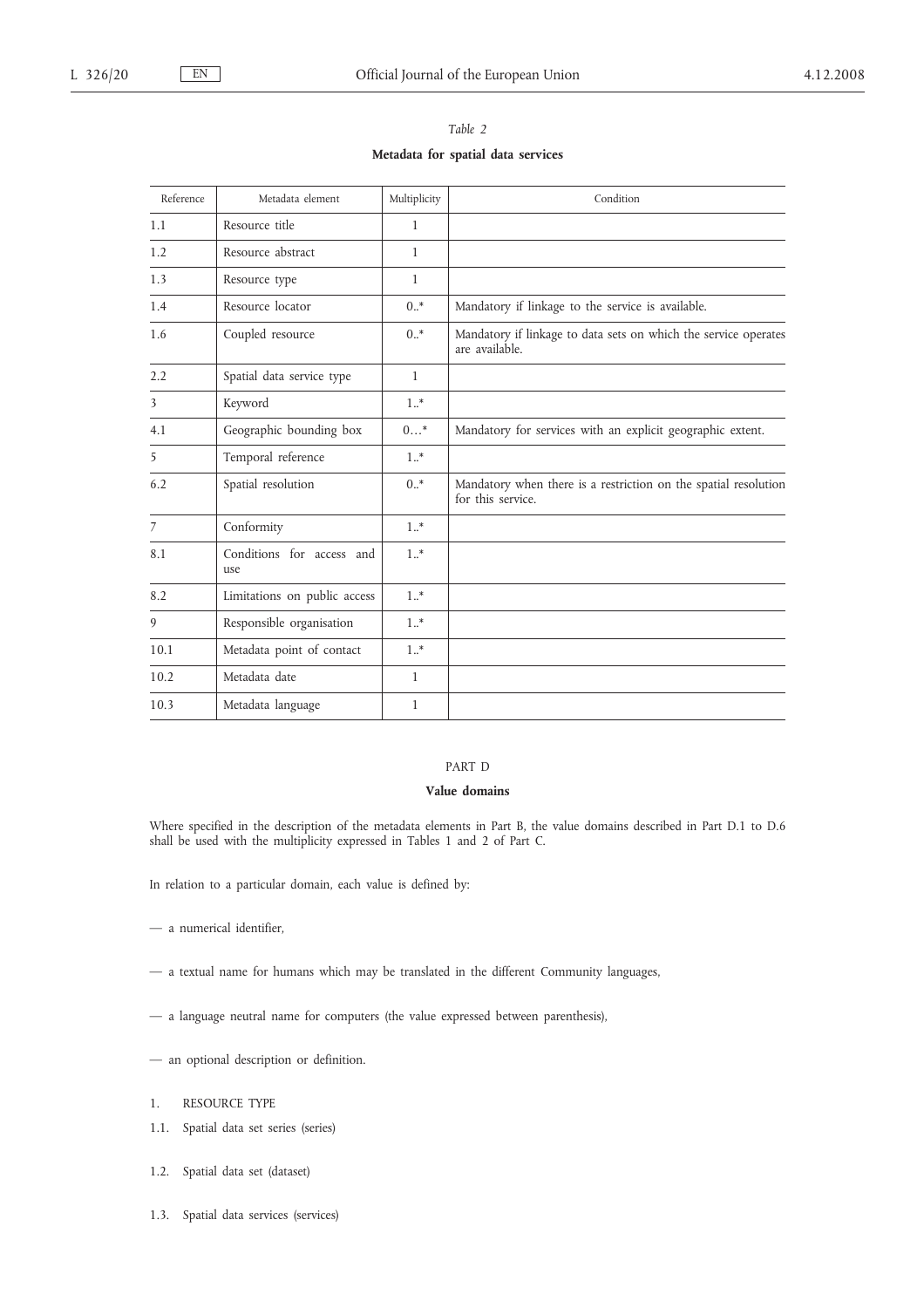# 2. TOPIC CATEGORIES IN ACCORDANCE WITH EN ISO 19115

2.1. Farming (farming)

Rearing of animals and/or cultivation of plants.

This category applies to Directive 2007/2/EC spatial data theme Annex III(9) Agricultural and aquaculture facilities.

2.2. Biota (biota)

Flora and/or fauna in natural environment.

This category applies to the following Directive 2007/2/EC spatial data themes: Annex III(17) Bio-geographical regions, Annex III(18) Habitats and biotopes, Annex III(19) Species distribution.

2.3. Boundaries (boundaries)

Legal land descriptions.

This category applies to the following Directive 2007/2/EC spatial data themes: Annex I(4) Administrative units, Annex III(1) Statistical units.

2.4. Climatology / Meteorology / Atmosphere (climatologyMeteorologyAtmosphere)

Processes and phenomena of the atmosphere.

This category applies to the following Directive 2007/2/EC spatial data themes: Annex III(13) Atmospheric conditions, Annex III(14) Meteorological geographical features.

2.5. Economy (economy)

Economic activities, conditions and employment.

This category applies to the following Directive 2007/2/EC spatial data themes: Annex III(20) Energy resources, Annex III(21) Mineral resources.

2.6. Elevation (elevation)

Height above or below sea level.

This category applies to the following Directive 2007/2/EC spatial data theme: Annex II(1) Elevation.

2.7. Environment (environment)

Environmental resources, protection and conservation.

This category applies to the following Directive 2007/2/EC spatial data theme: Annex I(9) Protected sites.

2.8. Geoscientific Information (geoscientificInformation)

Information pertaining to earth sciences.

This category applies to the following Directive 2007/2/EC spatial data themes: Annex III(3) Soil , Annex II(4) Geology, Annex III(12) Natural risk zones.

2.9. Health (health)

Health, health services, human ecology, and safety.

This category applies to the following Directive 2007/2/EC spatial data theme: Annex III(5) Human health and safety.

2.10. Imagery / Base Maps / Earth Cover (imageryBaseMapsEarthCover) Base maps.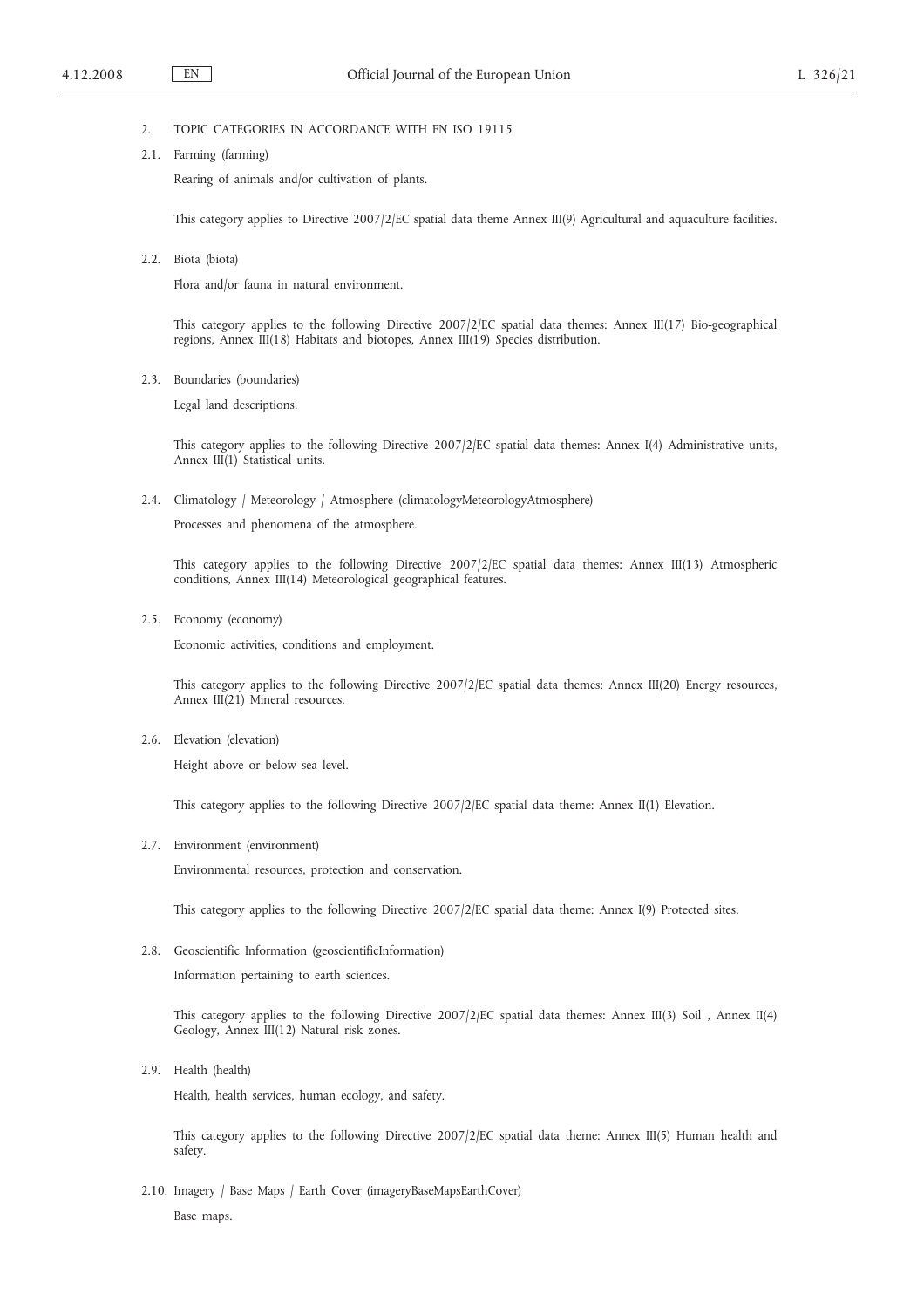This category applies to the following Directive 2007/2/EC spatial data themes: Annex II(3) Orthoimagery, Annex II(2) Land cover.

2.11. Intelligence / Military (intelligenceMilitary)

Military bases, structures, activities.

This category does not apply specifically to any Directive 2007/2/EC spatial data themes.

2.12. Inland Waters (inlandWaters)

Inland water features, drainage systems and their characteristics.

This category applies to the following Directive 2007/2/EC spatial data theme: Annex I(8) Hydrography.

2.13. Location (location)

Positional information and services.

This category applies to the following Directive 2007/2/EC spatial data themes: Annex I(3) Geographical names, Annex I(5) Addresses.

2.14. Oceans (oceans)

Features and characteristics of salt water bodies (excluding inland waters).

This category applies to the following Directive 2007/2/EC spatial data themes: Annex III(16) Sea regions, Annex III(15) Oceanographic geographical features.

2.15. Planning / Cadastre (planningCadastre)

Information used for appropriate actions for future use of the land.

This category applies to the following Directive 2007/2/EC spatial data themes: Annex I(6) Cadastral parcels, Annex III(4) Land use, Annex III(11) Area management/restriction/regulation zones & reporting units.

2.16. Society (society)

Characteristics of society and cultures.

This category applies to the following Directive 2007/2/EC spatial data themes: Annex III(10) Population distribution – demography.

2.17. Structure (structure)

Man-made construction.

This category applies to the following Directive 2007/2/EC spatial data themes: Annex III(2) Buildings, Annex III(8) Production and industrial facilities, Annex III(7) Environmental monitoring facilities.

2.18. Transportation (transportation)

Means and aids for conveying persons and/or goods.

This category applies to the following Directive 2007/2/EC spatial data theme: Annex I(7) Transport networks.

2.19. Utilities / Communication (utilitiesCommunication)

Energy, water and waste systems and communications infrastructure and services.

This category applies to the following Directive 2007/2/EC spatial data theme: Annex III(6) Utility and governmental services.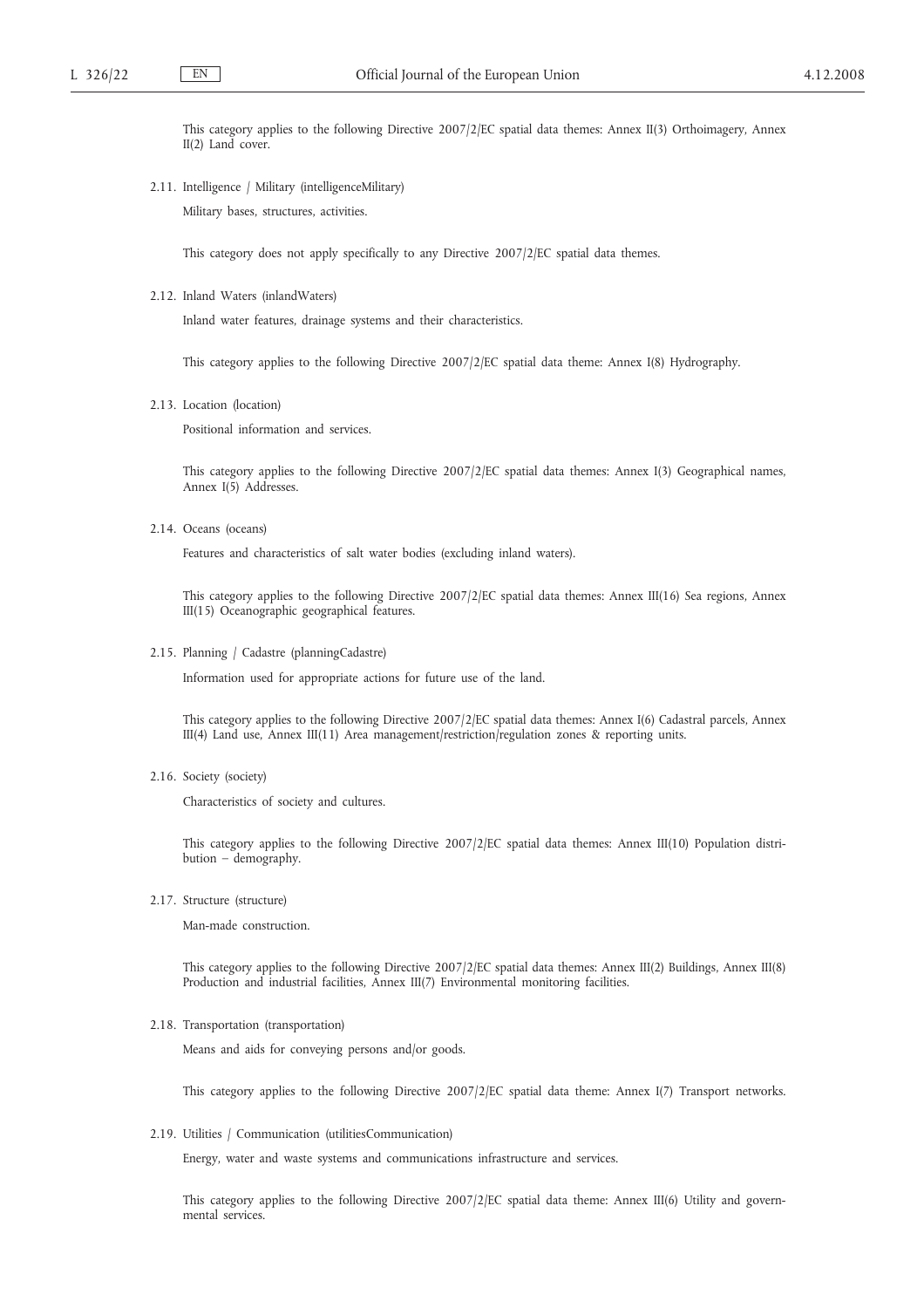# 3. SPATIAL DATA SERVICE TYPE

### 3.1. Discovery Service (discovery)

Services making it possible to search for spatial data sets and services on the basis of the content of the corresponding metadata and to display the content of the metadata.

3.2. View Service (view)

Service that makes it possible, as a minimum, to display, navigate, zoom in and out, pan or overlay viewable spatial data sets and to display legend information and any relevant content of metadata.

3.3. Download Service (download)

Service that enables copies of spatial data sets, or parts of such sets, to be downloaded and, where practicable, accessed directly.

3.4. Transformation Service (transformation)

Service that enables spatial data sets to be transformed with a view to achieving interoperability.

3.5. Invoke Spatial Data Service (invoke)

Service that allows defining both the data inputs and data outputs expected by the spatial service and a workflow or service chain combining multiple services. It also allows defining the external web service interface of the workflow or service chain.

3.6. Other Service (other)

### 4. CLASSIFICATION OF SPATIAL DATA SERVICES

The keywords are based on the geographic services taxonomy of EN ISO 19119. This taxonomy is organised in categories, the subcategories defining the value domain of the classification of spatial data services.

*100 Geographic human interaction services (humanInteractionService)*

This category comprises the following subcategories:

101 Catalogue viewer (humanCatalogueViewer)

Client service that allows a user to interact with a catalogue to locate, browse, and manage metadata about geographic data or geographic services.

102 Geographic viewer (humanGeographicViewer)

Client service that allows a user to view one or more feature collections or coverages.

103 Geographic spreadsheet viewer (humanGeographicSpreadsheetViewer)

Client service that allows a user to interact with multiple data objects and to request calculations similar to an arithmetic spreadsheet but extended to geographic data.

104 Service editor (humanServiceEditor)

Client service that allows a user to control geographic processing services.

105 Chain definition editor (humanChainDefinitionEditor)

Provides user interaction with a chain definition service.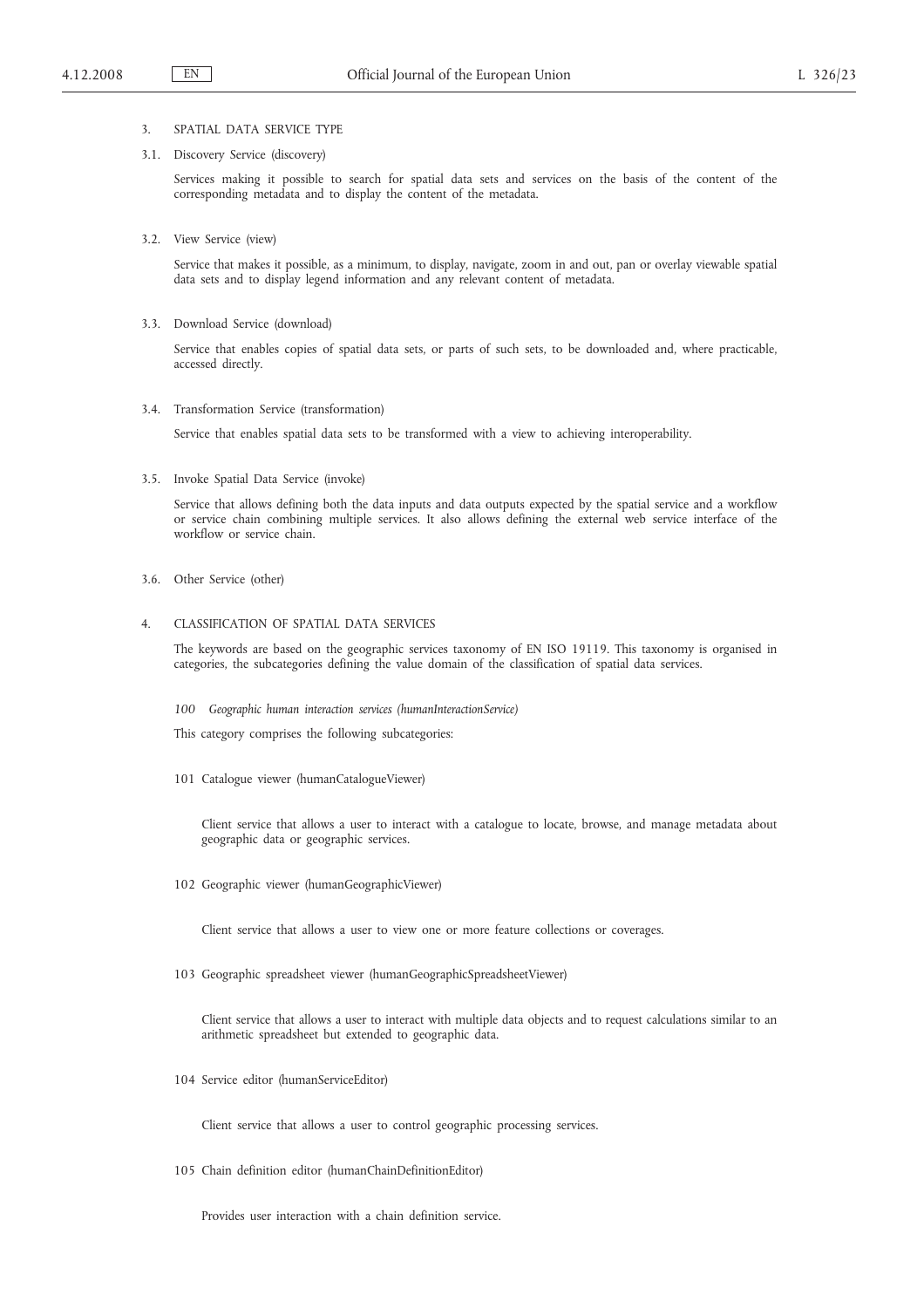106 Workflow enactment manager.(humanWorkflowEnactmentManager)

Provides user interaction with a workflow enactment service.

107 Geographic feature editor (humanGeographicFeatureEditor)

Geographic viewer that allows a user to interact with feature data.

108 Geographic symbol editor (humanGeographicSymbolEditor)

Client service that allows a human to select and manage symbol libraries.

109 Feature generalisation editor (humanFeatureGeneralizationEditor)

Client service that allows a user to modify the cartographic characteristics of a feature or feature collection by simplifying its visualisation, while maintaining its salient elements - the spatial equivalent of simplification.

110 Geographic data-structure viewer (humanGeographicDataStructureViewer)

Client service that allows a user to access part of data set to see its internal structure.

- *200 Geographic model/information management service (infoManagementService)*
- This category comprises the following subcategories:
- 201 Feature access service (infoFeatureAccessService)

Service that provides a client access to and management of a feature store.

202 Map access service (infoMapAccessService)

Service that provides a client access to a geographic graphics, i.e. pictures of geographic data.

203 Coverage access service (infoCoverageAccessService)

Service that provides a client access to and management of a coverage store.

204 Sensor description service (infoSensorDescriptionService)

Service that provides the description of a coverage sensor, including sensor location and orientation, as well as the sensor's geometric, dynamic, and radiometric characteristics for geo-processing purposes.

205 Product access service (infoProductAccessService)

Service that provides access to and management of a geographic product store.

206 Feature type service (infoFeatureTypeService)

Service that provides a client to access to and management of a store of feature type definitions.

207 Catalogue service (infoCatalogueService)

Service that provides discovery and management services on a store of metadata about instances.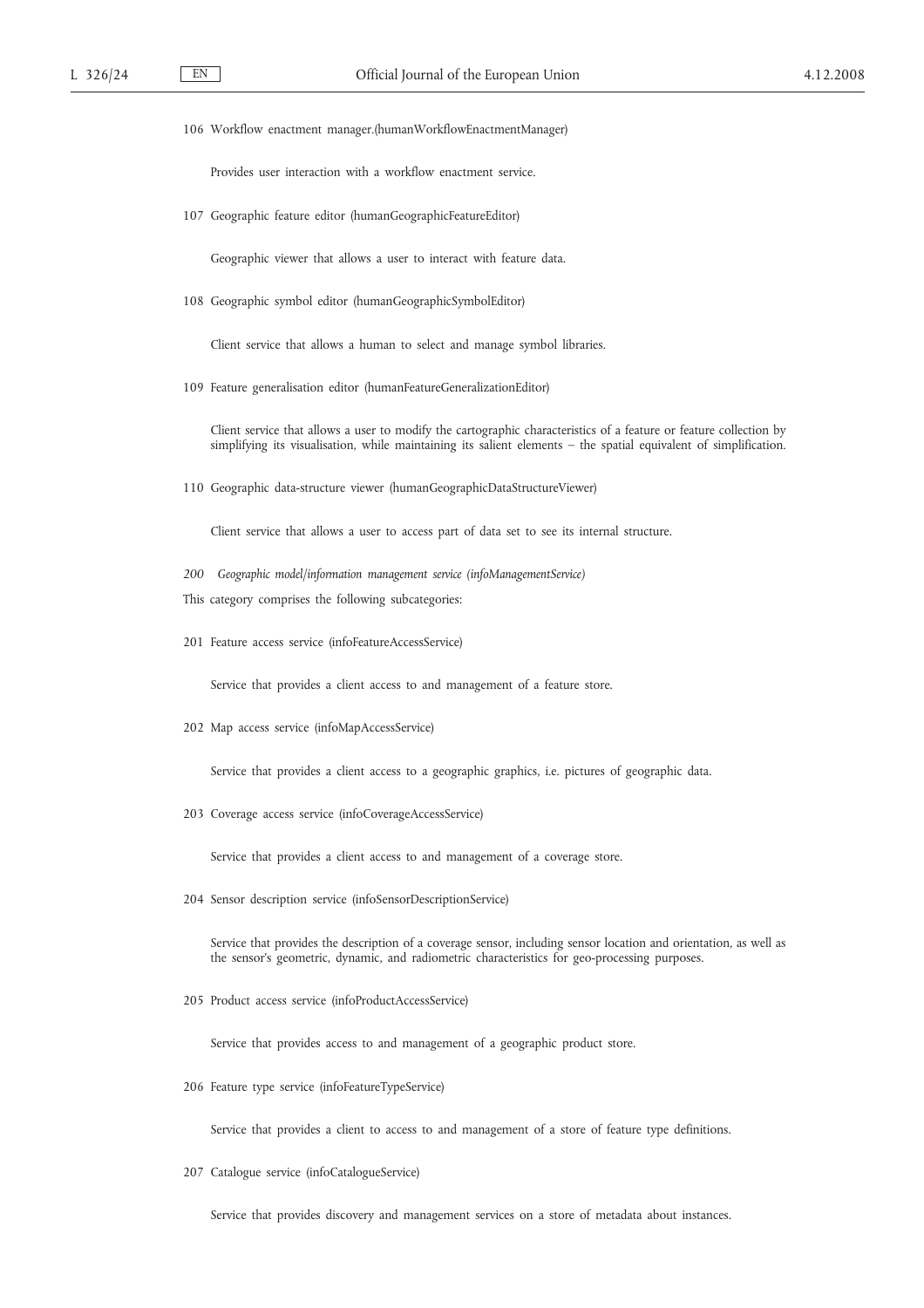208 Registry Service (infoRegistryService)

Service that provides access to store of metadata about types.

209 Gazetteer service (infoGazetteerService)

Service that provides access to a directory of instances of a class or classes of real-world phenomena containing some information regarding position.

210 Order handling service (infoOrderHandlingService)

Service that provides a client with the ability to order products from a provider.

211 Standing order service (infoStandingOrderService)

Order handling service that allows a user to request that a product over a geographic area be disseminated when it becomes available.

- *300 Geographic workflow/task management services (taskManagementService)*
- This category comprises the following subcategories:
- 301 Chain definition service (chainDefinitionService)

Service to define a chain and to enable it to be executed by the workflow enactment service.

302 Workflow enactment service (workflowEnactmentService)

The workflow enactment service interprets a chain and controls the instantiation of services and sequencing of activities.

303 Subscription service (subscriptionService)

Service to allow clients to register for notification about events.

- *400 Geographic processing services – spatial (spatialProcessingService)*
- This category comprises the following subcategories:
- 401 Coordinate conversion service (spatialCoordinateConversionService)

Service to change coordinates from one coordinate system to another coordinate system that is related to the same datum.

402 Coordinate transformation service (spatialCoordinateTransformationService)

Service to change coordinates from a coordinate reference system based on one datum to a coordinate reference system based on a second datum.

403 Coverage/vector conversion service (spatialCoverageVectorConversionService)

Service to change the spatial representation from a coverage schema to a vector schema, or vice versa.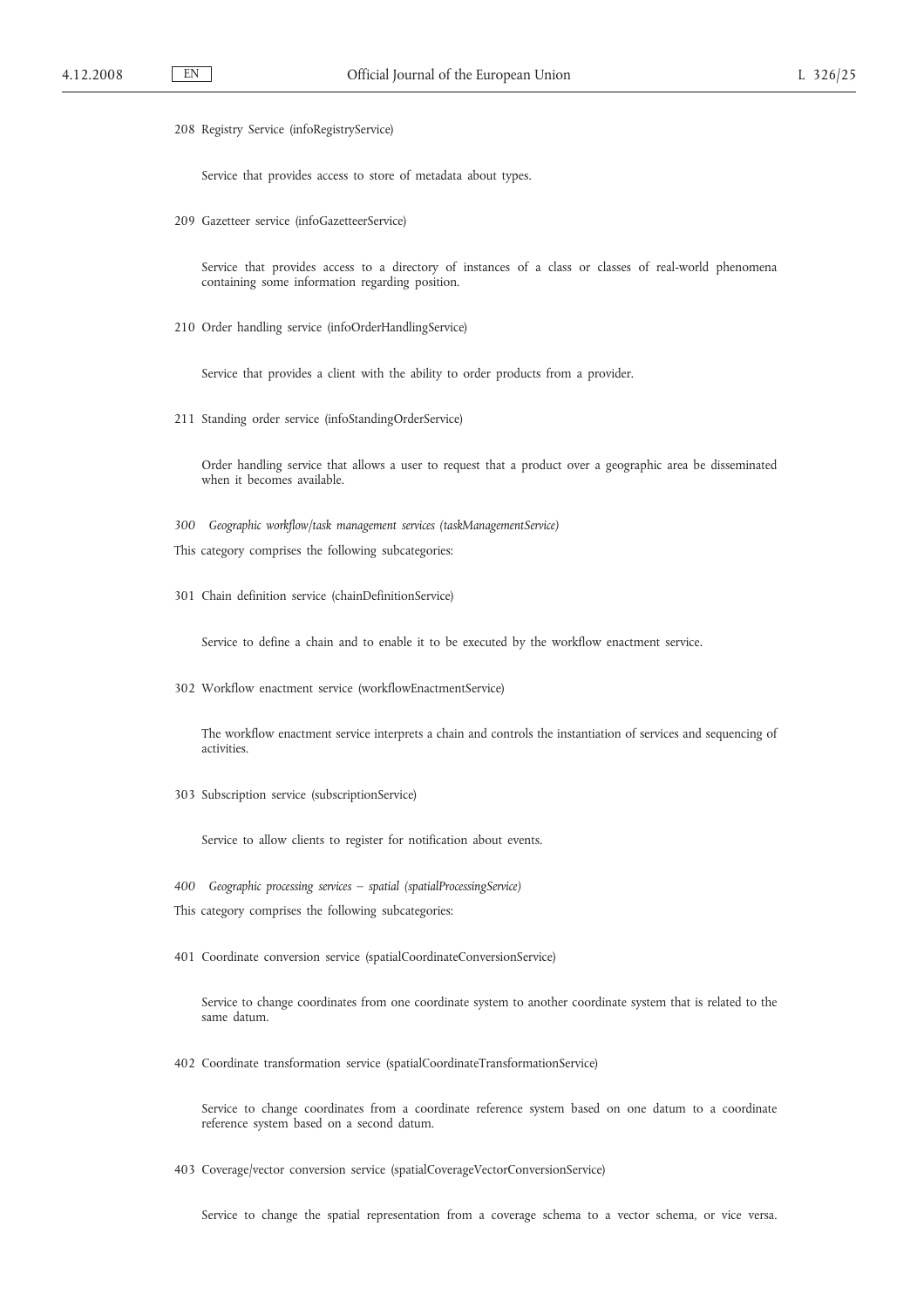404 Image coordinate conversion service (spatialImageCoordinateConversionService)

A coordinate transformation or coordinate conversion service to change the coordinate reference system for an image.

405 Rectification service (spatialRectificationService)

Service for transforming an image into a perpendicular parallel projection and therefore a constant scale.

406 Orthorectification service (spatialOrthorectificationService)

A rectification service that removes image tilt and displacement due to terrain elevation.

407 Sensor geometry model adjustment service (spatialSensorGeometryModelAdjustmentService)

Service that adjusts sensor geometry models to improve the match of the image with other images and/or known ground positions.

408 Image geometry model conversion service (spatialImageGeometryModelConversionService)

Service that converts sensor geometry models into a different but equivalent sensor geometry model.

409 Subsetting service (spatialSubsettingService)

Service that extracts data from an input in a continuous spatial region either by geographic location or by grid coordinates.

410 Sampling service (spatialSamplingService)

Service that extracts data from an input using a consistent sampling scheme either by geographic location or by grid coordinates.

411 Tiling change service (spatialTilingChangeService)

Service that changes the tiling of geographic data.

412 Dimension measurement service (spatialDimensionMeasurementService)

Service to compute dimensions of objects visible in an image or other geodata.

413 Feature manipulation services (spatialFeatureManipulationService)

Register one feature to another, an image, or another data set or coordinate set; correcting for relative translation shifts, rotational differences, scale differences, and perspective differences. Verify that all features in the Feature Collection are topologically consistent according to the topology rules of the Feature Collection, and identifies and/or corrects any inconsistencies that are discovered.

414 Feature matching service (spatialFeatureMatchingService)

Service that determines which features and portions of features represent the same real world entity from multiple data sources, e.g., edge matching and limited conflation.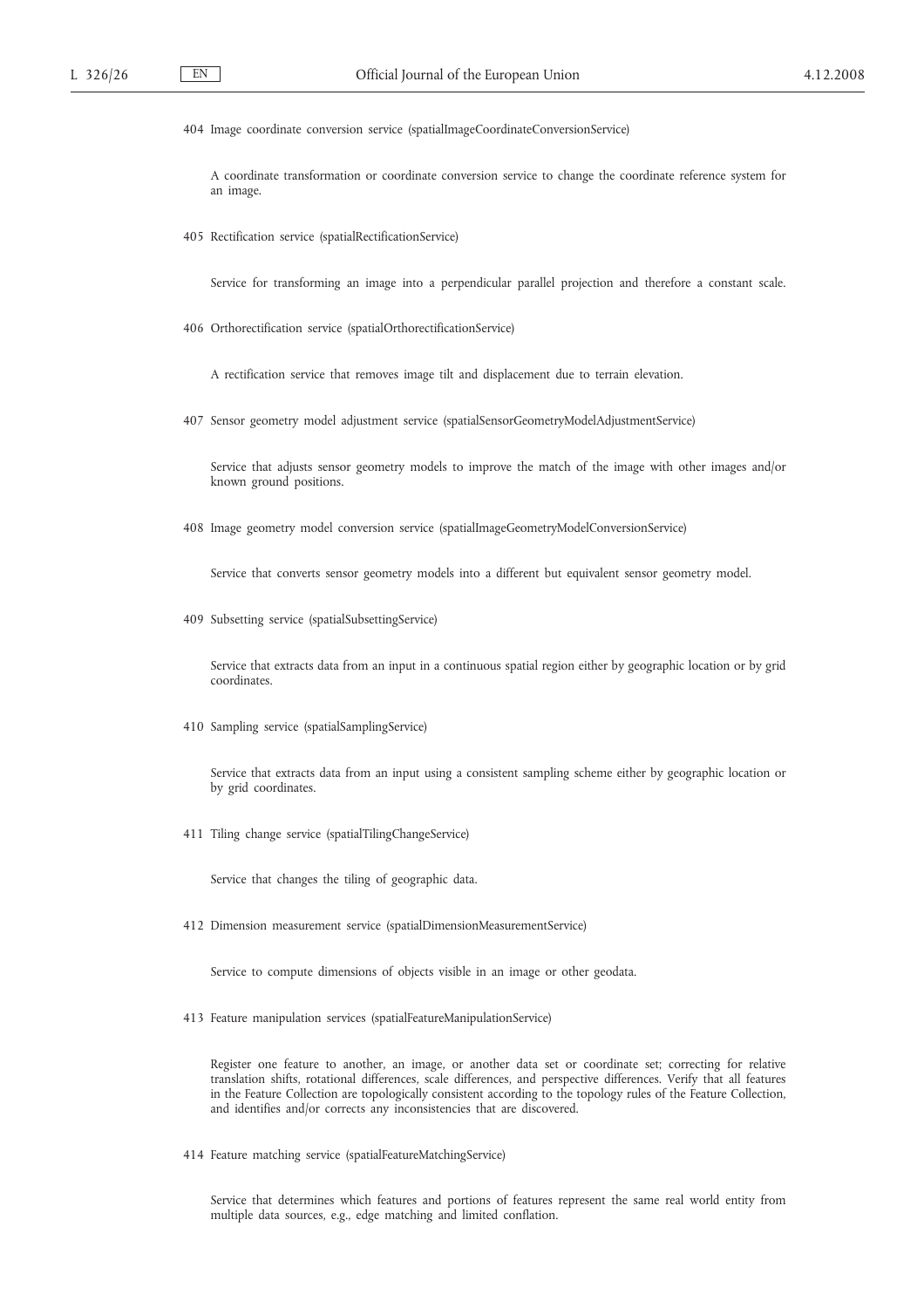415 Feature generalisation service (spatialFeatureGeneralizationService)

Service that reduces spatial variation in a feature collection to increase the effectiveness of communication by counteracting the undesirable effects of data reduction.

416 Route determination service (spatialRouteDeterminationService)

Service to determine the optimal path between two specified points based on the input parameters and properties contained in the Feature Collection.

417 Positioning service (spatialPositioningService)

Service provided by a position-providing device to use, obtain and unambiguously interpret position information, and determines whether the results meet the requirements of the use.

418 Proximity analysis service (spatialProximityAnalysisService)

Given a position or geographic feature, finds all objects with a given set of attributes that are located within a user-specified distance of the position or feature.

- *500 Geographic processing services – thematic (thematicProcessingService)*
- This category comprises the following subcategories:
- 501 Geoparameter calculation service (thematicGoparameterCalculationService)

Service to derive application-oriented quantitative results that are not available from the raw data itself.

502 Thematic classification service (thematicClassificationService)

Service to classify regions of geographic data based on thematic attributes.

503 Feature generalisation service (thematicFeatureGeneralizationService)

Service that generalises feature types in a feature collection to increase the effectiveness of communication by counteracting the undesirable effects of data reduction.

504 Subsetting service (thematicSubsettingService)

Service that extracts data from an input based on parameter values.

505 Spatial counting service (thematicSpatialCountingService)

Service that counts geographic features.

506 Change detection service (thematicChangeDetectionService)

Service to find differences between two data sets that represent the same geographical area at different times.

507 Geographic information extraction services (thematicGeographicInformationExtractionService)

Services supporting the extraction of feature and terrain information from remotely sensed and scanned images.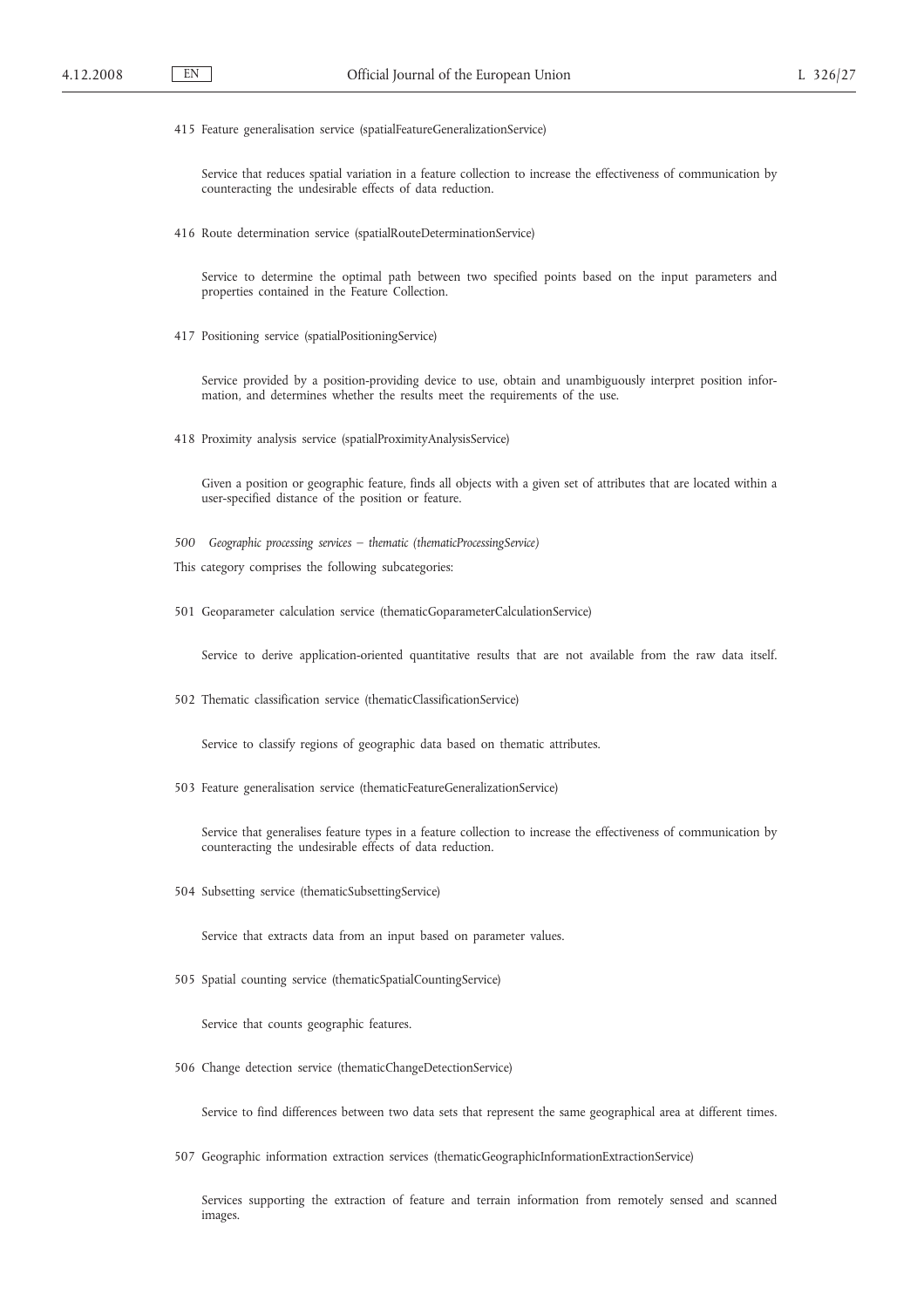508 Image processing service (thematicImageProcessingService)

Service to change the values of thematic attributes of an image using a mathematical function.

509 Reduced resolution generation service (thematicReducedResolutionGenerationService)

Service that reduces the resolution of an image.

510 Image Manipulation Services (thematicImageManipulationService)

Services for manipulating data values in images: changing colour and contrast values, applying various filters, manipulating image resolution, noise removal, 'striping', systematic-radiometric corrections, atmospheric attenuation, changes in scene illumination, etc.

511 Image understanding services (thematicImageUnderstandingService)

Services that provide automated image change detection, registered image differencing, significance-ofdifference analysis and display, and area-based and model-based differencing.

512 Image synthesis services (thematicImageSynthesisService)

Services for creating or transforming images using computer-based spatial models, perspective transformations, and manipulations of image characteristics to improve visibility, sharpen resolution, and/or reduce the effects of cloud cover or haze.

513 Multiband image manipulation (thematicMultibandImageManipulationService)

Services that modify an image using the multiple bands of the image.

514 Object detection service (thematicObjectDetectionService)

Service to detect real-world objects in an image.

515 Geoparsing service (thematicGeoparsingService)

Service to scan text documents for location-based references, such as a place names, addresses, postal codes, etc., in preparation for passage to a geocoding service.

516 Geocoding service (thematicGeocodingService)

Service to augment location-based text references with geographic coordinates (or some other spatial reference).

- *600 Geographic processing services – temporal (temporalProcessingService)*
- This category comprises the following subcategories:
- 601 Temporal reference system transformation service (temporalReferenceSystemTransformationService)

Service to change the values of temporal instances from one temporal reference system to another temporal reference system.

602 Subsetting service (temporalSubsettingService)

Service that extracts data from an input in a continuous interval based on temporal position values.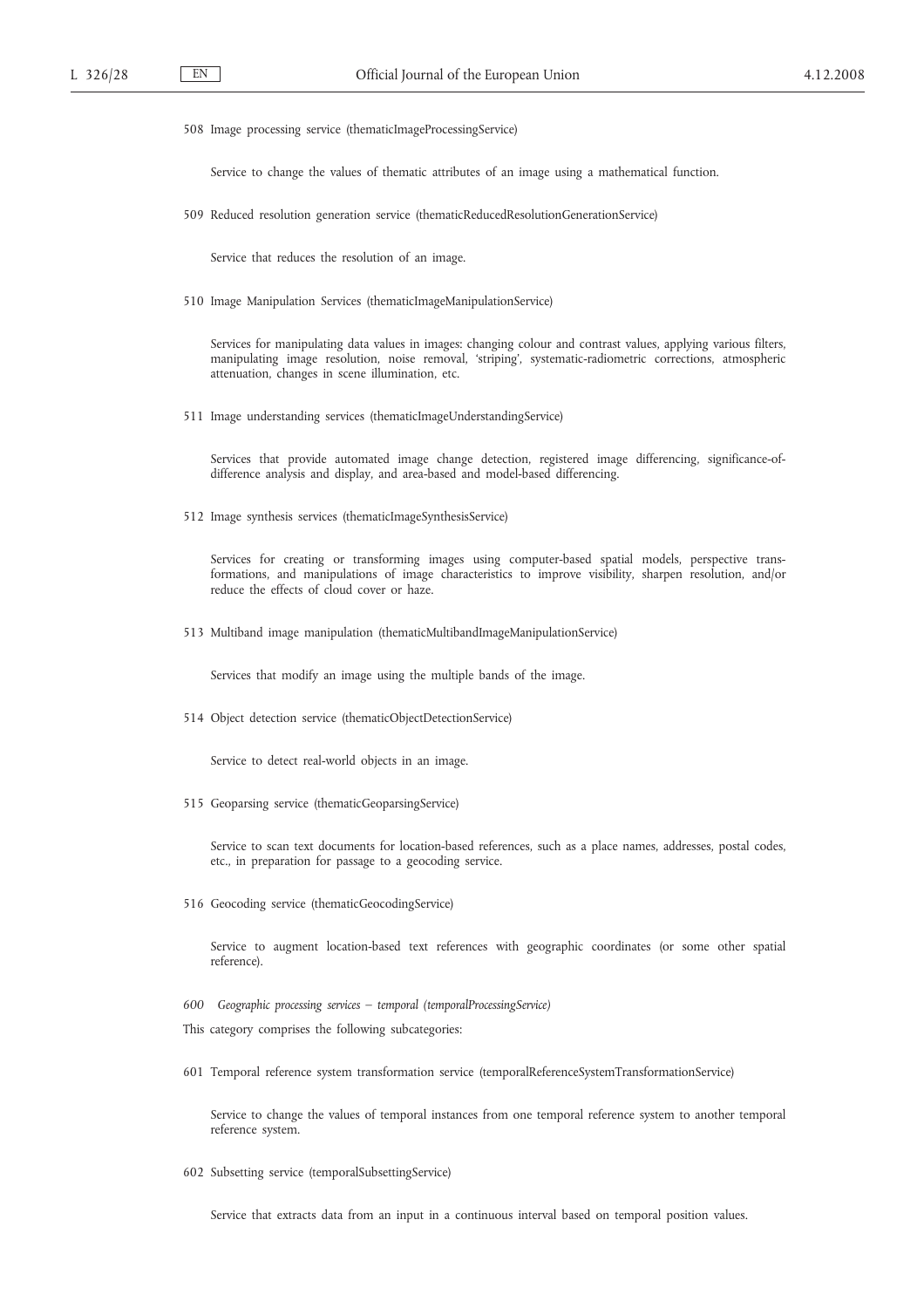603 Sampling service (temporalSamplingService)

Service that extracts data from an input using a consistent sampling scheme based on temporal position values.

604 Temporal proximity analysis service (temporalProximityAnalysisService)

Given a temporal interval or event, find all objects with a given set of attributes that are located within a userspecified interval from the interval or event.

- *700 Geographic processing services – metadata (metadataProcessingService)*
- This category comprises the following subcategories:
- 701 Statistical calculation service (metadataStatisticalCalculationService)

Service to calculate the statistics of a data set.

702 Geographic annotation services (metadataGeographicAnnotationService)

Services to add ancillary information to an image or a feature in a feature collection.

- *800 Geographic communication services (comService)*
- This category comprises the following subcategories:
- 801 Encoding service (comEncodingService)

Service that provides implementation of an encoding rule and provides an interface to encoding and decoding functionality.

802 Transfer service (comTransferService)

Service that provides implementation of one or more transfer protocols, which allows data transfer between distributed information systems over offline or online communication media.

803 Geographic compression service (comGeographicCompressionService)

Service that converts spatial portions of a feature collection to and from compressed form.

804 Geographic format conversion service (comGeographicFormatConversionService)

Service that converts from one geographic data format to another.

805 Messaging service (comMessagingService)

Service that allows multiple users to simultaneously view, comment about, and request edits of feature collections.

806 Remote file and executable management (comRemoteFileAndExecutableManagement)

Service that provides access to secondary storage of geographic features as if it were local to the client.

- 5. DEGREE OF CONFORMITY
- 5.1. Conformant (conformant) The resource is fully conformant with the cited specification.